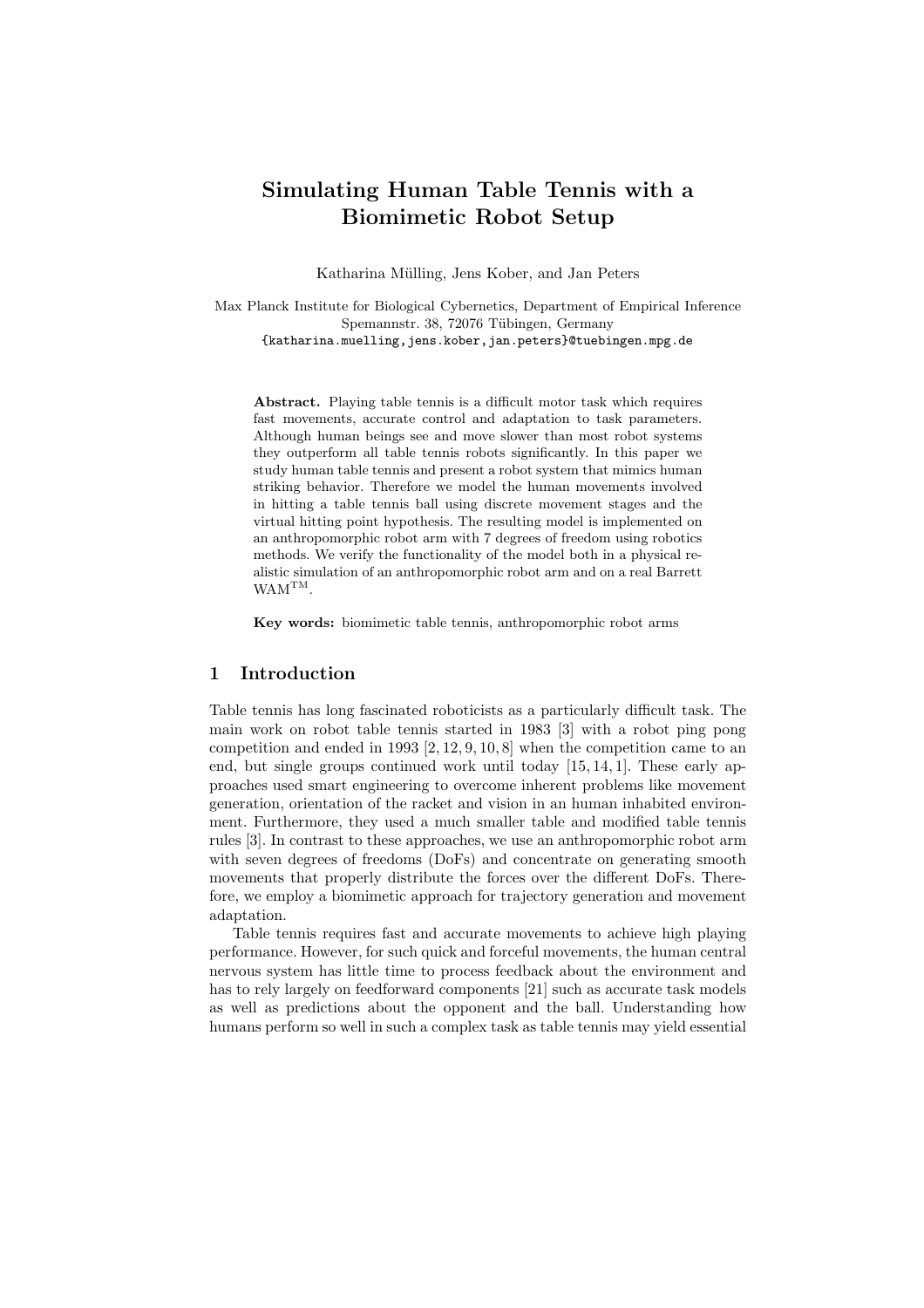#### 2 K. Mülling, J. Kober, J. Peters

knowledge for skill execution in robotics. In this project, it is our goal to construct a model of table tennis striking movements based on known hypotheses of human motor control in table tennis. We want to get a step closer to understanding which basic building blocks are required for generic robot skill execution systems. We describe the construction of a robot ping pong player, with seven DoFs, that is capable of returning a ball on an International Table Tennis Federation (ITTF) standard sized table served by a ball cannon. We focus particularly on modeling the arm trajectories in striking movements based on human table tennis data using a multi-stage model [16]. We end up with a method that successfully adapts the stroke according to the movement of the ball. The setup works sufficiently well in simulation and on a real Barrett WAM<sup>1</sup>.

In this paper, we will proceed as follows. In Section 2, we present all relevant background on modeling a table tennis stroke based on biological hypotheses such that we are able to obtain a model of a table tennis stroke in Section 3. In Section 4, we present the results of our implementation and show that the proposed model works well in simulation and on the real robot.

# 2 Modeling Striking Movement in Human Table Tennis

In this section, we present background information on modeling table tennis from a racket sports perspective. In particular, we focus on movement stages, motion selection and parameterization, and movement generation. At the end of each of these sections, we will outline which computational concepts arise from the biological hypotheses.

### 2.1 Movement Stages of a Stroke

Table tennis exhibits a regular, modular structure that has been studied by Ramanantsoa and Durey [16]. They analyzed a top player and proposed a spatial adjustment of four movement stages with respect to certain ball events, i.e., bouncing, net crossing and stroke. According to their hypothesis, the following four stages can be distinguished during playing of experts and, to make them more understandable, we have labeled them according to their functionality:

- Awaiting Stage. The ball moves towards the opponent who hits it back towards the net. The racket is moving downwards. At the end of this stage the racket will be in a plane parallel to the table surface.
- Preparation Stage. The ball comes towards the player, has already passed the net and will bounce off the table during this stage. The racket is moving backwards in order to prepare the stroke. For forehand strokes the racket is in the same plane as it is in the awaiting phase. For backhand strokes the racket moves on a frontal plane nearly perpendicular to the plane in the awaiting stage. The player chooses a hitting point where he plans to hit the ball to which we refer as the virtual hitting point.

 $1$  Note, that a preliminary version with no real robot results and a simplified dynamical model has been presented at a German local conference.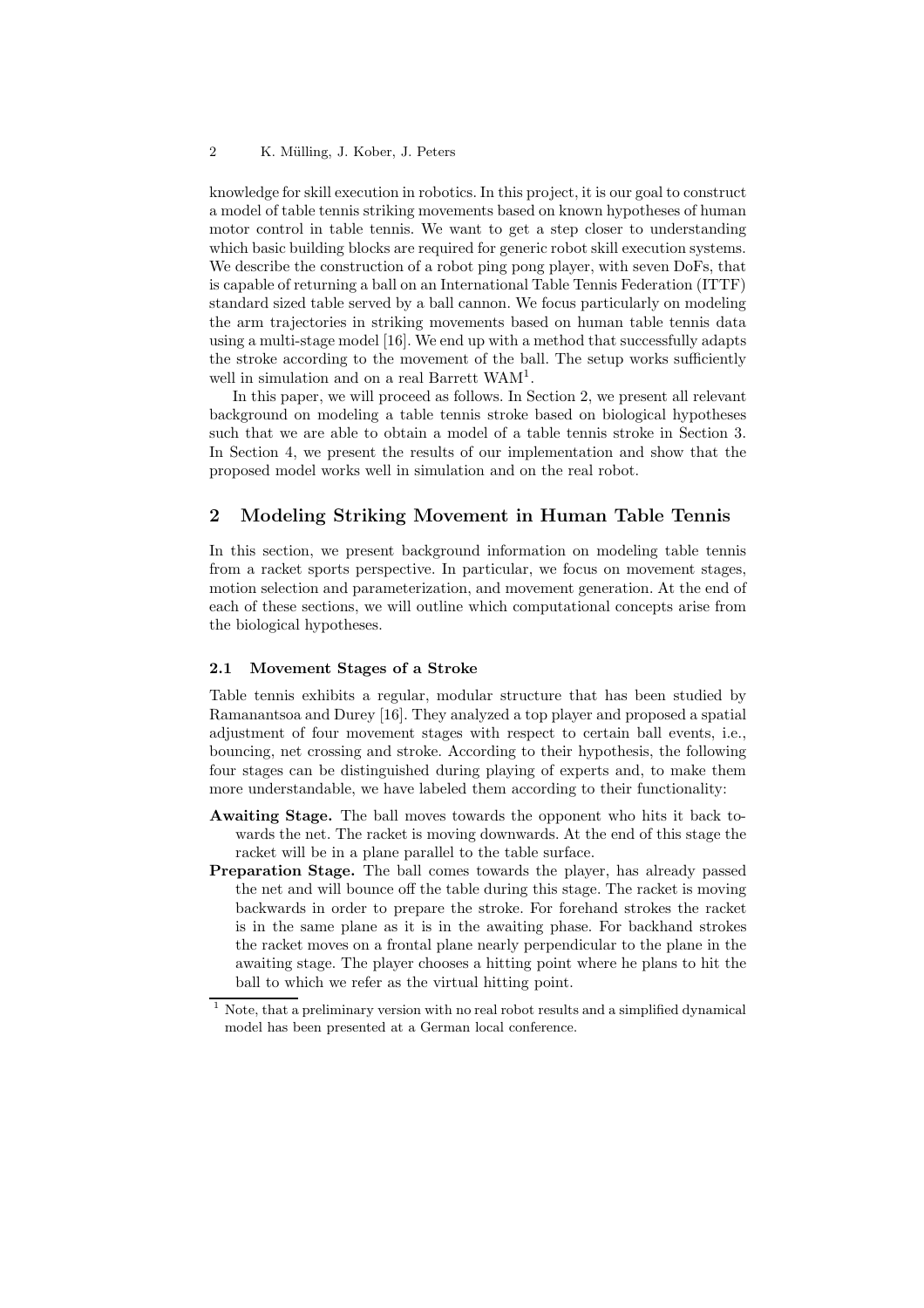

Fig. 1. This figure illustrates the four movement stages of Ramanantsoa et al. [16]

recorded in a Vicon motion capture system where (a) shows the Awaiting Stage in which the opponent is observed, (b) the Preparation Stage in which the stroke is prepared, (c) the Hitting Stage in which the ball is intercepted, and (d) the Finishing Stage. The red arrow shows the movement of the ball in the phase and the blue arrow the movement of the racket.

- Hitting Stage. The ball moves towards the virtual hitting point where the player intercepts it. In a first substage final adjustments are done. In the second substage the racket moves towards the virtual hitting point until it hits the ball in a circular movement. For expert players the duration of this phase appears to be constant and lasts approximately 80ms. At the point of impact the lateral velocity (in the direction of the small table side) is zero and the velocity in direction of the long table side reaches its apex.
- Finishing Stage. After having been hit, the ball is on the return path to the opponent while the racket is moving upwards to a stopping position. This stage ends with the ball crossing the net and the velocity of the racket tending to zero.

We have verified the stages suggested by Ramanantsoa and Durey [16] in a VICON motion capture setup for two intermediate players where each of the stages can be observed distinctively (see Figure 1). From a computational point of view, this model corresponds to a finite state automaton.

# 2.2 Movement Selection and Goal Determination

As humans appear to rely on elementary motor programs [18], it is likely that pre-structured movement commands are employed for each of the four stages.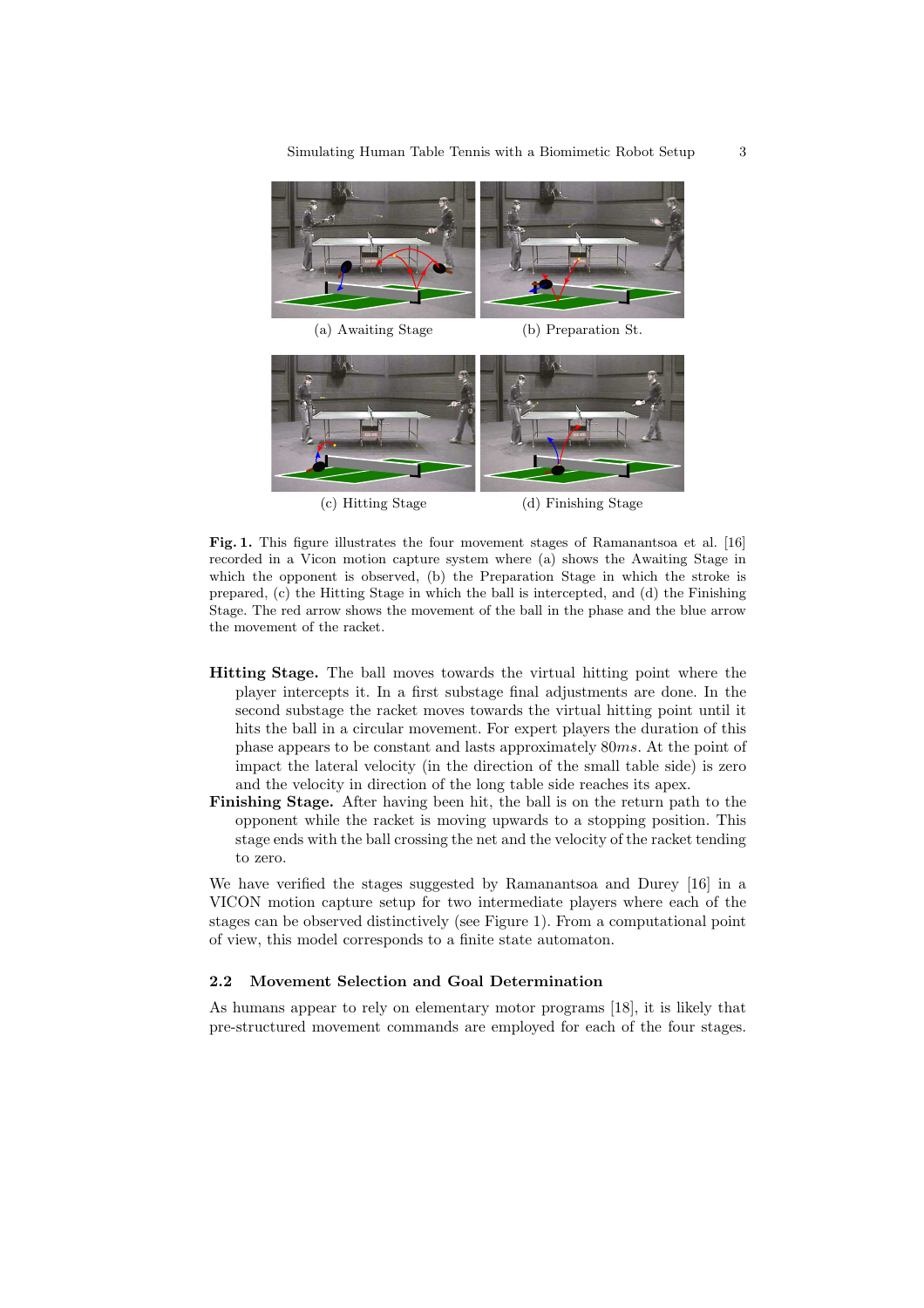These motor programs are adapted to the environmental stimuli at the beginning of each stage. Motor programs determine the order and timing of the muscle contractions and, by doing so, define the shape of the action produced. Sensory information can further modify motor programs to generate rapid corrections in the case of changing environmental demands as found in table tennis [5]. The system is only altering the parameters of the movement such as duration, amplitude, and the final goal position of the movement [18]. This is supported by the experiments in [20], which demonstrated that expert players exhibit a consistent spatial and temporal movement pattern in table tennis. The authors of [20] concluded that a professional player chooses a movement program for which the execution time is known from their repertoire and decides when to initiate the drive. This observation is known as operational timing hypothesis.

The problem of what information is used for initiating the movement is not yet solved. Most likely humans use the so-called time to contact, i.e., is the time until an object reaches the observer, to control the timing of their stroke stages. Lee [13] suggested that humans determine the time to contact by an optical variable  $\tau$  that is specified as the inverse of the relative rate of dilation of a retinal image of an object. Using the operational timing hypothesis, biomimetic system has to initiate the chosen movement program when  $\tau$  reaches a critical value.

We represent one set of movement programs for a specific forehand as splines. The start and end position, velocity and acceleration of the stages as well as the durations of the movements are given by pre-defined values which are fixed while the end and start conditions of the hitting and finishing stage, respectively, can be selected freely. Here we use the hitting point which is adapted according to the incoming ball and the desired return.

#### 2.3 Movement Generation

Assuming that movement stages, selection and initiation are known, we need to discuss how the different strokes are generated. There are infinitely many ways to generate racket trajectories and, due to redundancies in the arm, there are also numerous different arm posture to execute the same task-space trajectory in joint-space. In order to find generative principles underlying the movement generation, neuroscientists often turn to optimal control [19]. One approach is the use of cost functions which allow the computation of trajectory formation for arm movements. Most cost functions focus primarily on reaching and pointing movements where one can observe a bell-shape velocity curve as well as a clear relationship between movement duration and amplitude. However, this does not hold for striking sports. Cruse et al. [6] suggested a cost function for the control of the human arm movement based on the comfort of the posture. For each joint, the cost is induced by proximity to a comfort posture in joint-space, i.e., the cost is minimal if the joint angles are the same as for the comfort posture and increases with the distance between comfort posture and joint position. For movement generation, this cost is minimized. We employ this cost function to select a comfortable joint configuration at the hitting point (see Section 3.3).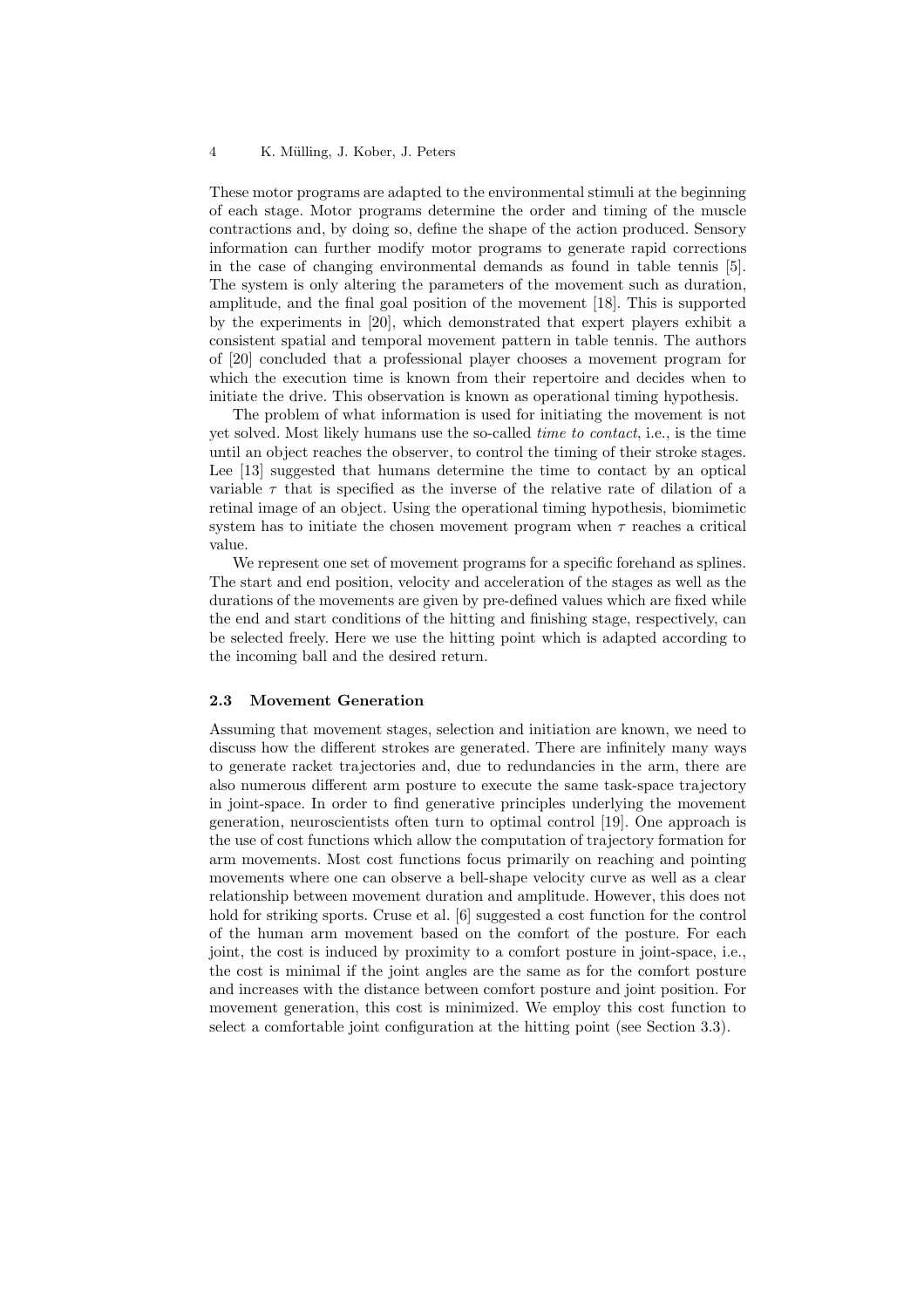# 3 A biologically-inspired Trajectory Generator for Table Tennis Strokes

In this section, we will discuss how the parts of the behavioral model presented in Section 2 can be implemented as a mathematical model suitable for real-time execution on a robot. For doing so, we proceed as follows: first, we present all required components in an overview. Subsequently, we discuss the details of the dynamics model for table tennis in Section 3.2, the computation of the goal parameters in Section 3.3 and the trajectory generation in Section 3.4.

### 3.1 General Assumptions

As outlined in Section 2.1, we assume the movement stages of the model by Ramanantsoa et al. [16] and use a finite state automaton to represent this model. In order to realize each of these four stages, the system has to detect the ball and determine its position  $\mathbf{p}_b$ . Due to noise in the vision processing, the system needs to filter this information.

To generate the arm trajectories, we have to determine the constraints for the movements of each joint of the arm in each stage. While desired final joint configurations suffice for the awaiting, preparation and finishing stages, the hitting stage requires a well-chosen movement goal which is the hardest to realize. The system has to first choose a point on the court of the opponent where the ball needs to be returned<sup>2</sup>. Secondly, we have to determine the intersection point of the ball and the racket, which specify the virtual hitting point  $\mathbf{p}_e$ . The hitting point is determined by the location where the ball trajectory intersects a virtual hitting plane in the forehand area of the robot. Based on the choice of these two points, the necessary batting position, orientation and velocity of the racket are chosen as goal parameters for the hitting movement. More details on the computations involved are given in Section 3.3.

Movement initiation is triggered in accordance with the movement stages and using the movement goals, i.e., when the time of the predicted ball intersecting the virtual hitting point  $p_e$  is less than a threshold, the hitting movement is initiated. This step requires the system to predict when the ball is going to reach the virtual hitting plane. The current hitting time can be determined by predicting the trajectory of the ball using the physical model of the aerodynamic and bouncing behavior of the ball described in Section 3.2. Following the suggestion in [4] that some online adaptation of the movement can take place, we update the virtual hitting point if the estimates changes drastically. For the determination of the movement program, we rely upon a spline-based representation for encoding the trajectory. More details are given in Section 3.4.

 $^{\rm 2}$  Humans choose this point as part of a higher level strategy. To date, we choose them in an ad-hoc fashion not conditioned on the opponent.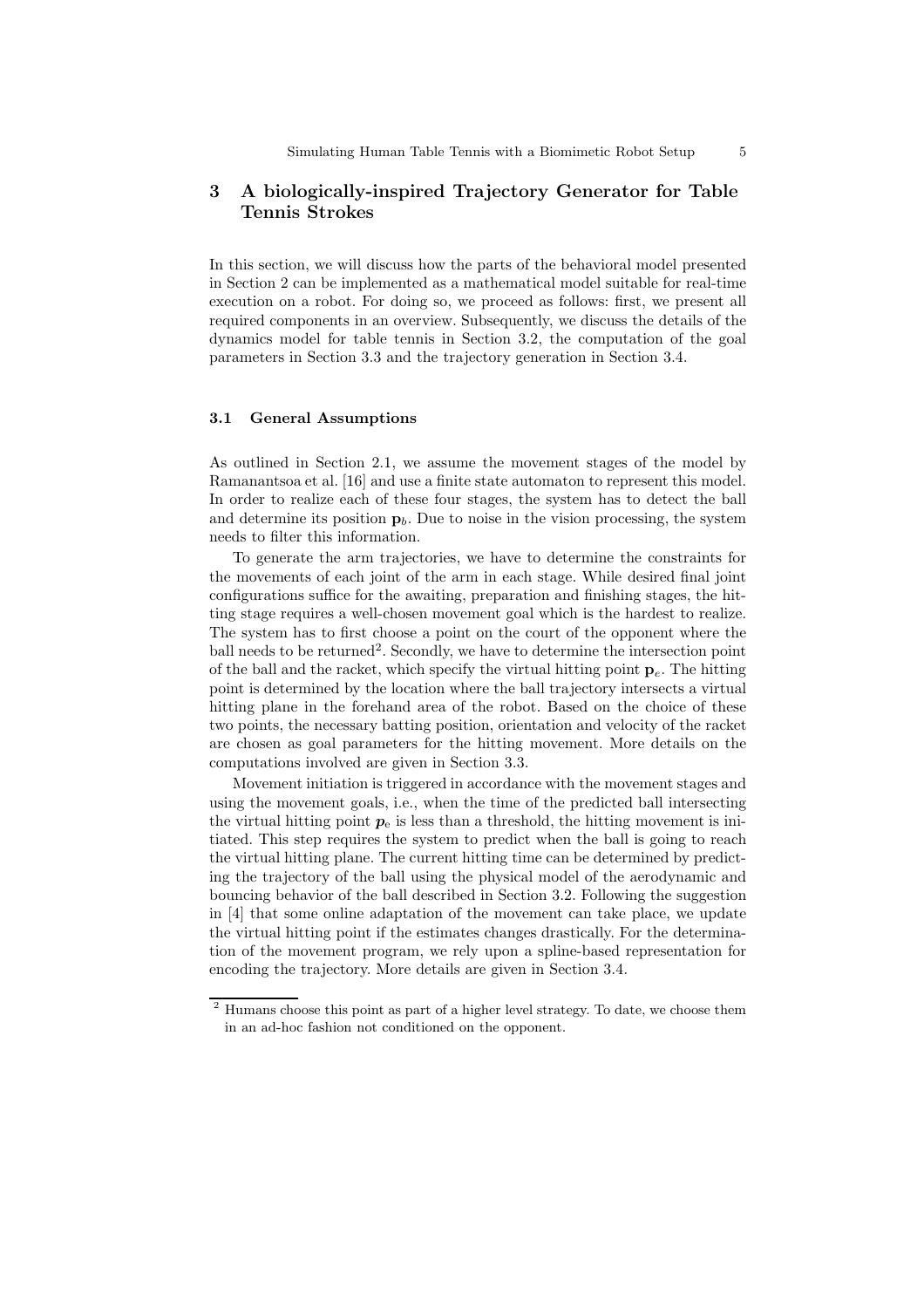#### 3.2 Dynamics Model

To predict the position and velocity of the ball at time  $t_1$  based on the ones at time  $t_0$ , we have to model the aerodynamics of the ball and the physics of a ball's bounce off of a table. For modeling the ballistic flight of the ball we have to consider air drag, gravity and spin. As the latter is hard to determine, our model currently neglects the spin. For a table tennis ball we can assume that the air drag is proportional to the square of the velocity of the ball. Using symplectic Euler integration, we can implement the following model in discrete time form:

$$
a_k = g - C ||v_k|| v_k \t v_{k+1} = v_k + a_k \Delta t \t p_{k+1} = p_k + v_{k+1} \Delta t, \t (1)
$$

where  $p$  denotes the position of the ball,  $v$  is the velocity,  $a$  denotes the acceleration,  $g = -9.81m/s^2[0, 0, 1]^T$  is the gravity,  $C = c_w \rho A/(2m)$ ,  $c_w$  is the drag coefficient,  $\rho$  is the density of the air, A is the size of the ball surface and m is the mass of the table tennis ball.

For the bouncing behavior of the ball we assume a velocity change in zdirection only. This change in velocity  $v_z = -\varepsilon_T v_z$  is determined by the coefficient of restitution  $\varepsilon_T$ .

#### 3.3 Determining the Goal Parameters

After determining the virtual hitting point, the system can freely choose the height  $z_{net}$  at which the returning ball passes the net as well as the positions  $x<sub>b</sub>$ ,  $y<sub>b</sub>$  where the ball will bounce on the opponents courts. The y-axis is along the net and the  $x$ -axis is aligned with the long side of the table. The choice of these three variables belongs to the higher level functionality and is not covered in this model, we instead draw them from a distribution of plausible values. To determine the goal parameters, we have to first calculate the desired outgoing velocity vector  $O$  of the ball which corresponds to the desired velocity of the ball after the impact with the racket. Directly from it, we can also determine the required velocity and orientation of the racket.

Desired Outgoing Vector. Based on the dynamics model derived in Section 3.2, we obtain 5 non-linear equations with 5 unknowns, i.e., the time until the ball reaches the opponents court, the time until the ball reaches the net and the desired outgoing vector (3 components). Since these equations are non linear in the variables of interests, we have to solve the problem numerically. Therefore, we need to use a globally convergent solver for nonlinear equation systems, which combines the Newton-Raphson update with a modification for global convergence [7].

Goal Orientation. The orientation of the end-effector is specified as a rotation that transforms the normal vector  $n_e$  to the desired normal vector  $n_{\text{ed}}$  given by

$$
n_{\rm rd} = \frac{O - I}{\|O - I\|},\tag{2}
$$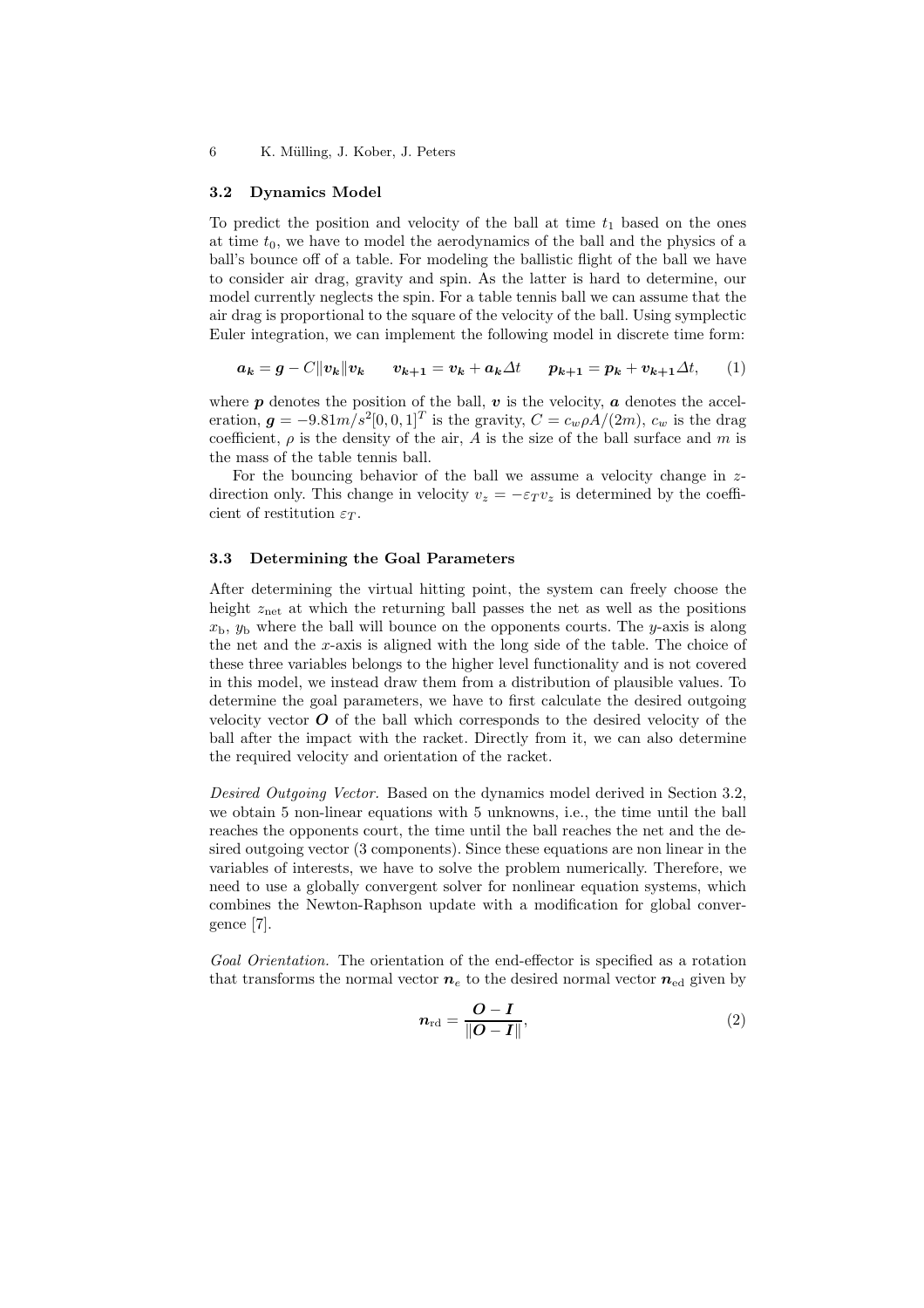

Fig. 2. The figure shows the different phases on the real robot. Note that the black circles are part of our safety system and have nothing to do with the task.

where  $\boldsymbol{O}$  is the velocity of the outgoing ball after the ball-racket impact and I is the velocity vector of the incoming ball at the virtual hitting point before impact. Note that we assume only a speed change  $O-I$  in the normal direction  $n.$  The rotation is defined in terms of quaternions by

$$
q_{\rm ed'} = q_{\rm rd} q_{\rm yrot},\tag{3}
$$

where  $q_{\text{yrot}}$  is the quaternion that describes the rotation from the racket to the end-effector and  $q_{\rm rd} = (\cos(\theta/2), \bm{u} \sin(\theta/2)),$  with  $\theta = \bm{n}_{\rm e}^T \bm{n}_{\rm rd} / (\|\bm{n}_{\rm e}\| \|\bm{n}_{\rm rd}\|)$  and  $u = n_e \times n_{\rm rd} / ||n_e \times n_{\rm rd}||$ , is the quaternion that defines the transformation of the normal of the end-effector  $n_e$  to the desired racket normal  $n_{\rm rd}$ . As there exist infinitely many racket orientations that have the same racket normal, we need to determine the final orientation depending on a preferred end-effector position. The resulting quaternion of the end-effector  $q_{\text{ed}}$  is determined by the rotation about the normal of the racket. The orientation with the corresponding joint values is chosen to yield the minimum distance to the comfort position in joint space is used as a desired racket orientation.

Required Racket Velocity. Next we have to calculate the velocity vector for the end-effector at the time of the ball's interception. We can describe the relation between the components of the incoming and ingoing velocity vector parallel to the racket norm using

$$
O_{\parallel} - v = \varepsilon_R(-I_{\parallel} + v),\tag{4}
$$

where  $\varepsilon_R$  denotes the coefficient of restitution of the racket and v the speed of the racket along its normal. This equation can be solved for  $v$  yielding the desired racket velocity.

#### 3.4 Trajectory Generation

For the execution of the movements, we need a representation to obtain position  $q(t)$ , velocity  $\dot{q}(t)$  and accelerations  $\ddot{q}(t)$  of the joints of the manipulator at each point in time  $t$  so that it can be executed with an inverse dynamics based controller. We used fifth order polynomials  $q = \sum_{j=0}^{5} a_j t^j$  to represent the trajectory of all stages. Such polynomials are the minimal sufficient representation,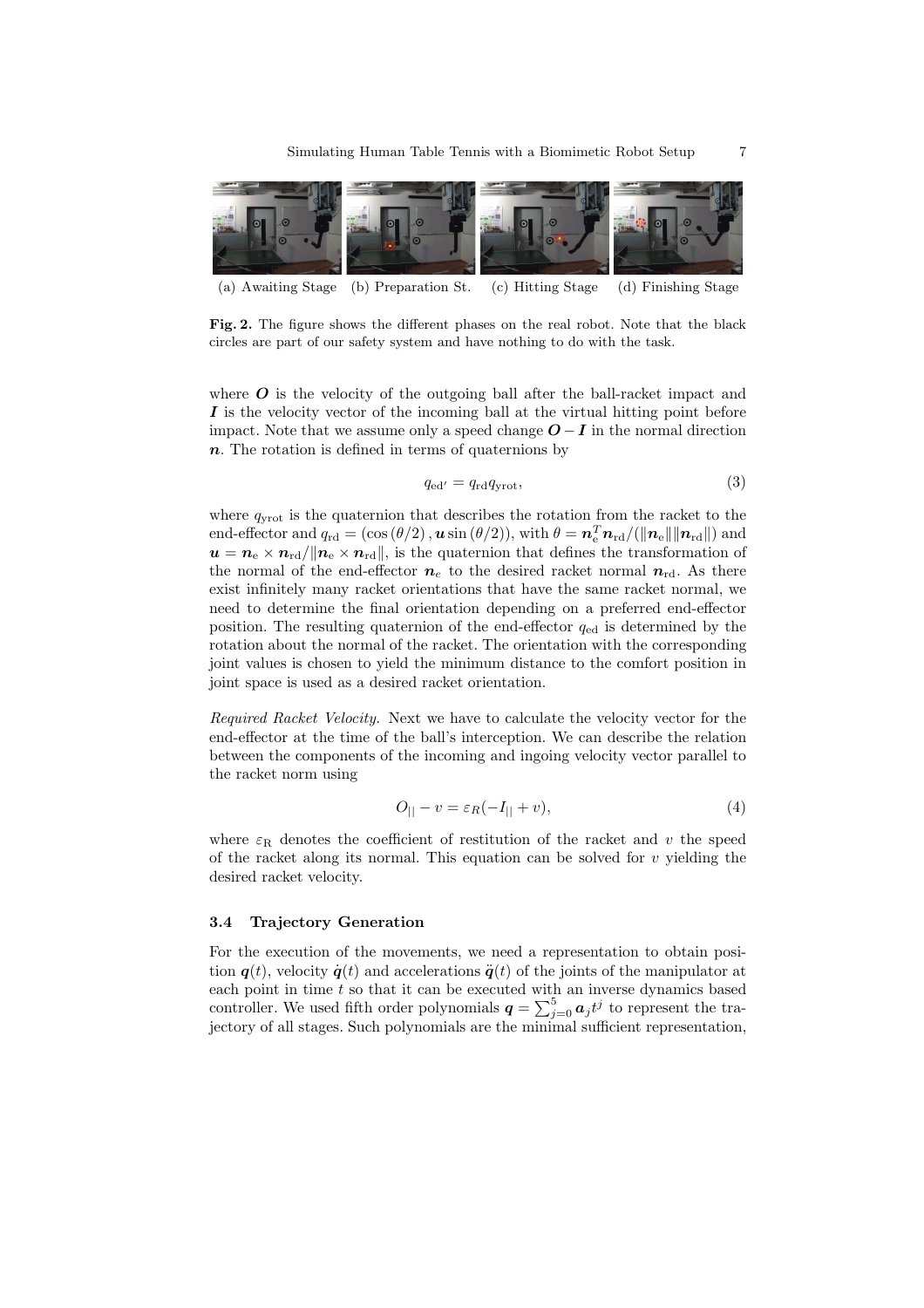Fig. 3. This figure shows the movement of the racket and the ball on the real robot for one stroke movement. The hitting point is indicated by the black triangle.



generate smooth trajectories and can be evaluated quickly as well as easily. Applying the four stage model of Ramanantsoa et al. [16], we can determine four different spline phases consisting of splines interpolating between fixed initial and final positions. As the trajectory of the hitting and finishing state depends on the hitting point, trajectories have to be calculated jointly at the beginning of the hitting stage and have to be recalculated every time the virtual hitting point is updated.

# 4 Evaluations

In this section, we demonstrate that the presented biomimetic robot table tennis model can be used effectively in a setup where the ball is served by a ball cannon. Firstly, we present the simulated setup for the table tennis task. Secondly, we implement the model on a real robot.

We employ a Barrett WAM arm with seven DoFs that is capable of high speed motion. A standard table tennis racket is attached to the end-effector. The robot arm interacts with a standard sized table and a table tennis ball according to the ITTF rules. The ball is served randomly by a ball cannon to the right half of the table. This range corresponds roughly to an area of  $1m^2$ . The virtual hitting point is determined as the intersection point of the ball and the virtual hitting plane discussed in Section 3 (it covers the whole  $1m^2$ ). The ball is tracked using a stereo vision system with a sampling rate of 60 frames per second and the vision information is filtered using an extended Kalman Filter based on the dynamics model described in Section 3.2

#### 4.1 Simulated Setup

We employed the SL framework [17] to create a simulation of an anthropomorphic robot arm. Subsequently, we used a model of the flight and the bouncing behavior of the ball as described in Section 3.2. We model the noise and delay of the vision system. The coefficients of restitution of both racket-ball and ball-table interactions were determined in a VICON setup.

The table tennis system is capable of returning an incoming volley to the opponents court which was served by a ball cannon at random times and to randomly selected positions. In an evaluation setup where the ball cannon served the ball 10,000 times to a random position in the work-space of the robot, the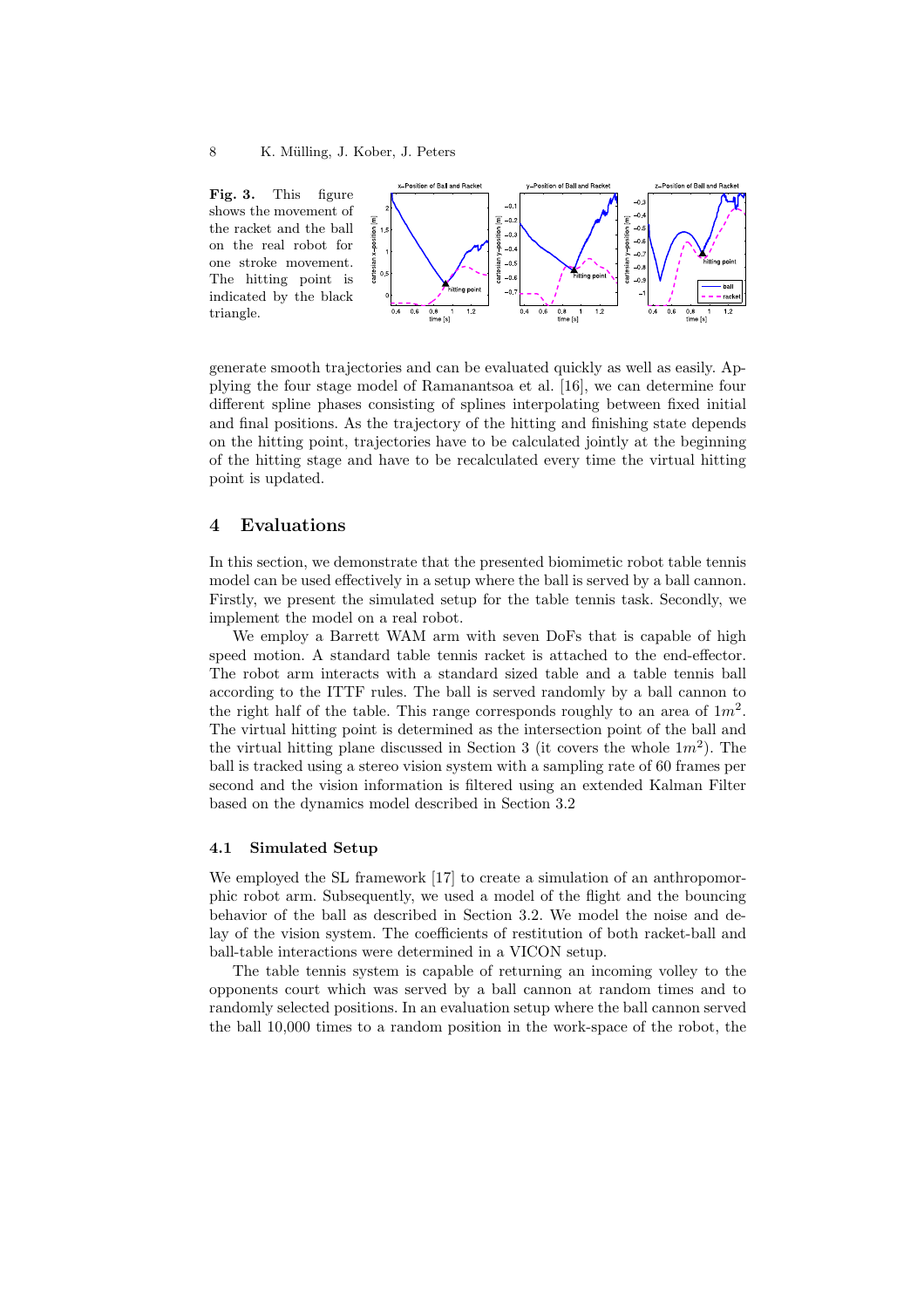

Fig. 4. This figure shows the trajectories for representative joint positions and velocities for one stroke movement. Note that the tracking errors are often due to low-gain control.

system was able to return 98% of the balls. In 75% of the trials the ball was returned to the opponent's court. The mean distance of the position of the racket mid point from the ball at the moment of contact is  $1.8 \, \text{cm}$ . This result could be further improved by optimizing the trajectory generation in joint space.

# 4.2 Application on a Barrett WAM<sup>TM</sup>

We have subsequently set up the same framework on a real robot using two partially overlapping stereo-setups for visual input.We are going to detail the arising differences here. An extended Kalman filter, based on a ballistic flight model with estimated restitution factors, tracks the ball well. However, the prediction of the virtual hitting point and time is less accurate due to unobserved spin and an underestimated initial velocity of the ball. These predictions are updated frequently and the trajectory generation is adapted. Nevertheless, the robot manages to hit the ball reliably. The main problem for missing balls and underestimating the velocity of the ball up to now is the limited field of view of the camera setup. See Figure 3 for the trajectories of the racket and the ball of the real system, Figure 4 for trajectories of individual joints and Figure 2 for snapshots of the movement.

# 5 Conclusion

Using knowledge on human table tennis, we have created a biomimetic model for striking movements. This model is realized in a computational form. We have shown that the resulting model can be used as an explicit policy for returning incoming table tennis balls to the opponent's court using a real seven DoF Barrett WAM. Our setup, with an anthropomorphic arm and a cluttered environment, is significantly more challenging than the tailored ones of previous robot table tennis players. The biomimetic model with its four stages of the stroke and the goal parameterization using virtual hitting points and pre-shaping of the orientation has proven to be successful in operation.

Our future work will concentrate on improving the precision in returning the ball to a desired point on the table and to improve the transition between foreand backhand. Furthermore, we plan to replace the spline based trajectory for movement generation by dynamic systems motor primitives [11] for each of the four stages suggested by Ramanantsoa.